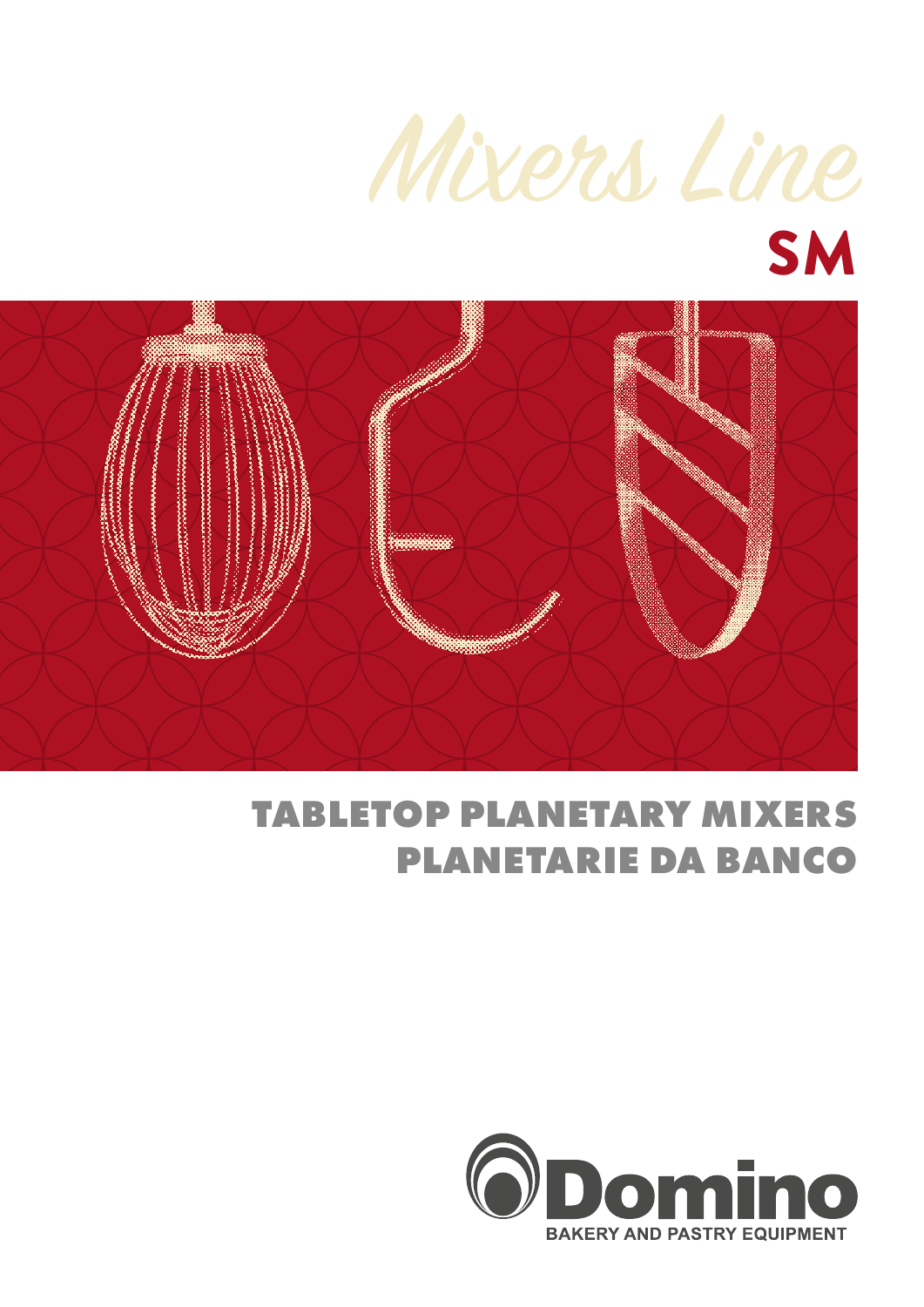### **TABLETOP PLANETARY MIXERS**

- **TECHNICAL FEATURES**
- + Structure of painted steel
- + Bowl of inox steel
- + Tools: whisk, hook and blade
- + Electronic variable speed
- + Standard voltage: 220V-1 Ph- 50/60HZ

**SM 7**

- + Bowl capacity: 6,8 lt
- + Tilting head
- + Guard of transparent ABS
- + Acoustic safety alarm

#### **SM 12 / SM 20**

- + Bowl capacity: 12 lt for SM12 20 lt for SM 20
- + Bowl with handles and stiffening band
- + Shockproof guard of polycarbonate
- + Adjustable feet of inox steel
- + Timer

*Button for head unlocking and speed regulator SM7. Pulsante di sgancio testa e regolatore velocità SM7.*



*Control panel SM 12 - SM 20. Pannello controllo SM 12 - SM 20.*



*Bowl with handles and stiffening band SM 12 - SM 20. Vasca con maniglie e fascia di rinforzo SM 12 - SM 20.*



*Adjustable feet of inox steel SM12-SM20. Piedini regolabili in acciaio inox SM12-SM20.*



*Conveyor for liquid addition SM12-SM20. Convogliatore liquidi SM12-20.*



*Trolley for SM12-20. Carrello per SM12-20.*



**PLANETARIE DA BANCO**

- **CARATTERISTICHE TECNICHE**
- + Struttura in acciaio verniciato
- + Vasca in acciaio inox
- + Utensili: frusta, gancio e spatola
- + Variatore di velocità elettronico
- + Voltaggio di serie: 220V-1 Ph- 50/60HZ

#### **SM 7**

- + Capacità vasca: 6,8 lt
- + Testa ribaltabile
- + Riparo in ABS trasparente
- + Allarme acustico di sicurezza

#### **SM 12 / SM 20**

- + Capacità vasca: 12 lt per SM12 20 lt per SM 20
- + Vasca completa di maniglie e fascia di rinforzo
- + Riparo in policarbonato antiurto
- + Piedini regolabili in acciaio inox
- + Timer

**MIXERS LINE SM 7 SM 12 SM 20** Bowl capacity Lt 6,8 12 20 Dimensions WxDxH Dimensions WxDxH 23X40X42<br>Dimensions with trolley WxDxH cm / / 43x52x66 49x62,5x127 50x55x80,5 57x73x152,5 Weight Weight with trolley Kg 17 46<br>Weight with trolley Kg 17 77 77 56  $\overline{\mathsf{A}}$ Power (peak) 500 W (peak 700 W) 0,37 kW 0,55 kW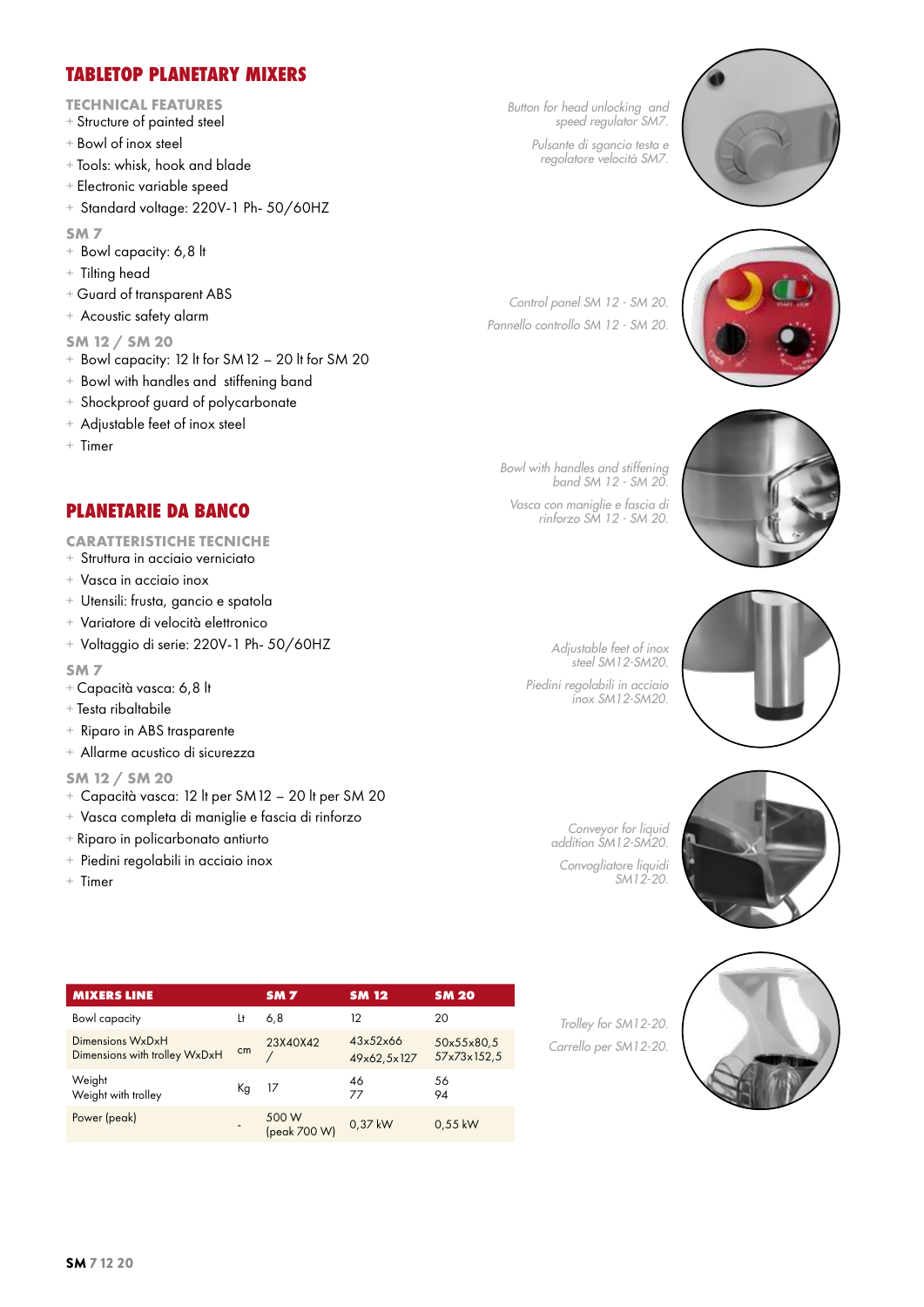

# SM 7 12 20





SM 7











SM 12 + TROLLEY SM 20 + TROLLEY